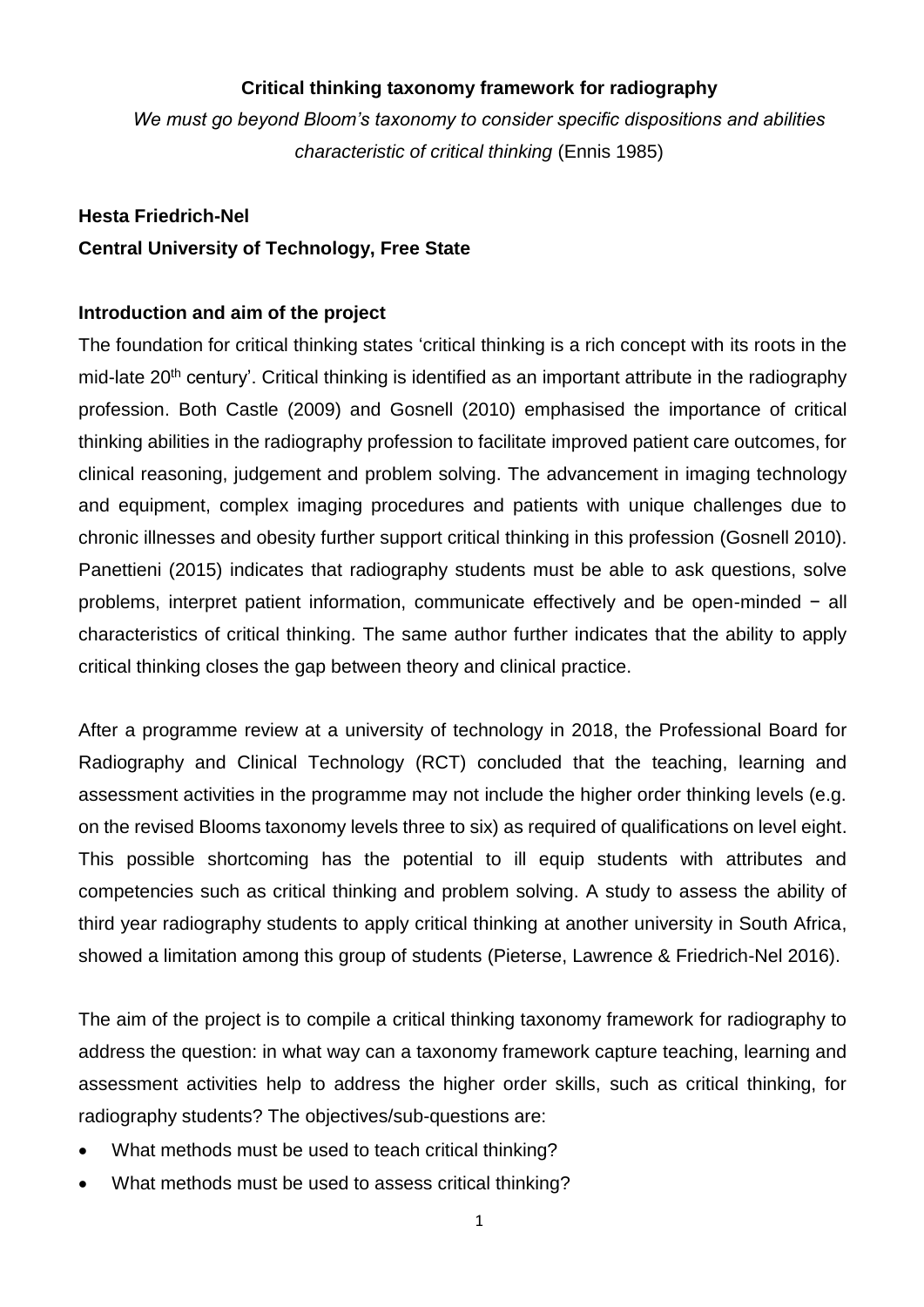What are the barriers in teaching and assessing critical thinking?

# **Methods and processes**

A qualitative analysis of relevant literature (Appendix III) was used to compile a working definition of critical thinking for radiography and to address the objectives/sub-questions:

*A self-regulated radiographer/radiography student must apply professional knowledge (cognitive domain), clinical experience (skills) and ethical standards (affective domain) to interpret, analyse, evaluate, explain and judge concepts and information for improved patient-centred care and outcomes* (Appendix I).

To underpin this project, critical thinking was related to the deep learning levels (four to six) of Bloom's taxonomy (four to six), as well as the relational and extended abstract categories of the SOLO taxonomy (Biggs n.d.). Information from the taxonomies were linked to the three domains of critical thinking were used as a guideline to compile the critical thinking taxonomy framework (Appendix II):

- professional knowledge (head cognitive domain): Beyer 1988; SOLO taxonomy; Krathwohl 2002 revised Blooms taxonomy; Gamble 2009.
- clinical experience (hands psychomotor domain, competence): Miller 1990.
- ethical behaviour (affective domain: heart/metacognition): Krathwohl et al 1964; Krathwohl 2002 revised Blooms taxonomy.

#### **Outcome**

Critical thinking is a mode of thinking. A critical thinker is regarded as a person who questions, gathers information, is open-minded, a problem solver and communicates effectively (The foundation for critical thinking n.a.). Evident from the number of definitions of critical thinking (Appendix I), there are also many opinions about the teaching and assessment of critical thinking. It is furthermore important to note that the focus of this project is on teaching and assessing the application of critical thinking and does not include the inherent ability to think critically, measured with the *Watson-Glacier Critical Thinking Appraisal©* measure.

In this section information to inform the three sub-questions to support the taxonomy framework (Appendix II) is provided.

For successful teaching, critical thinking needs to be integrated and constructively aligned with teaching, learning and assessment activities and tasks. Critical thinking is said to be developed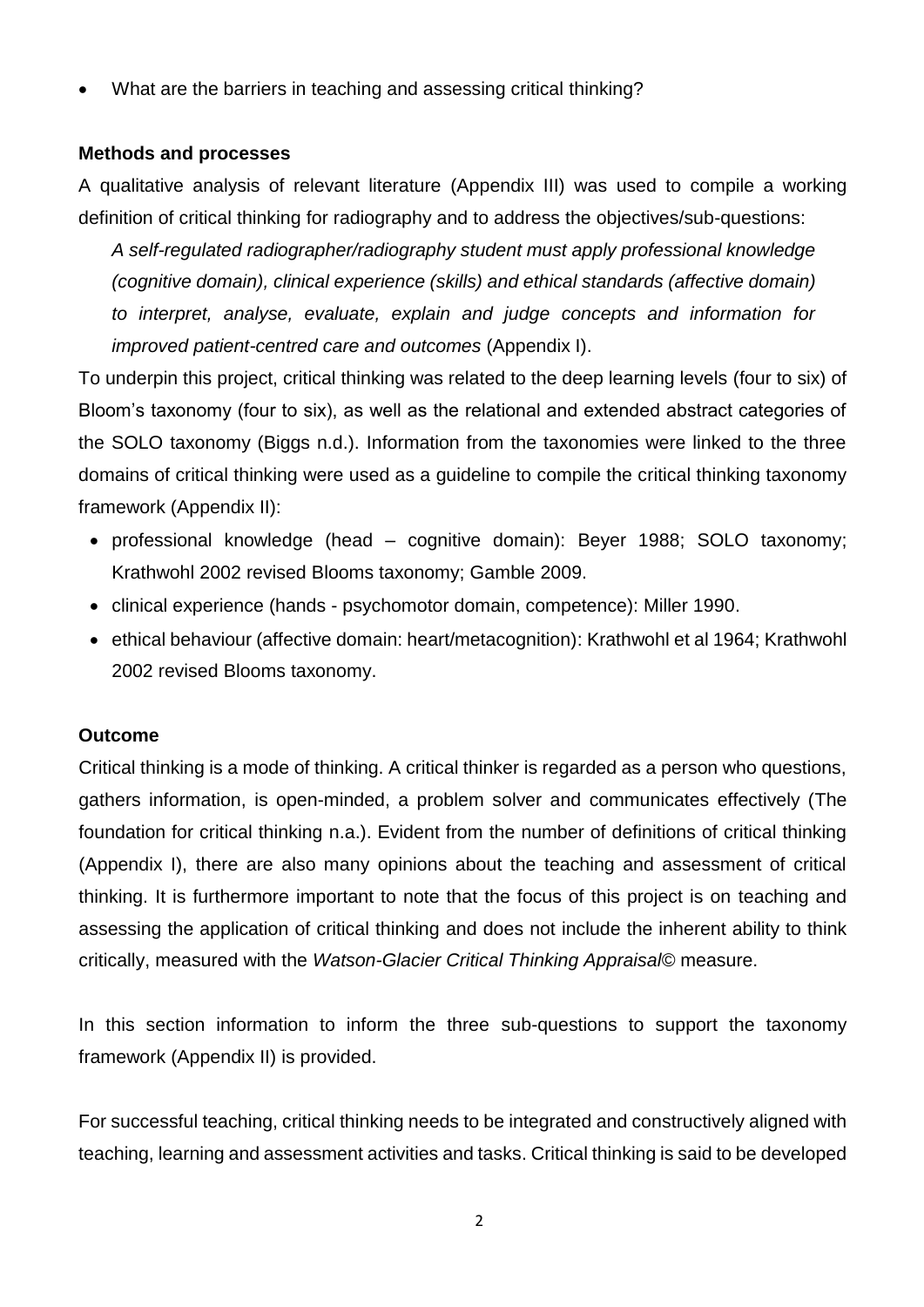and scaffolded over time through a variety of teaching methods to stimulate deep learning and higher-order thinking (Gosnell 2010). Duron et al (2006) recommend the five-step model to facilitate critical thinking. Step one determines the learning outcomes with the relevant action verbs. In step two teaching takes place through questioning. Step three entails practice through active learning and step four is to review, refine, improve by monitoring class activities and obtaining feedback from students while they learn to monitor their own learning. Finally, step five is to provide feedback and assessment of learning. The cycle continues by implementing step one again.

Both Hackworth (2009) and Duron, Limbach and Waugh (2006) support active teaching and a student-centred approach. Examples are interactive class discussions and Socratic questioning (Hackworth 2009). Questions need to contain the relevant level of complexity, constantly probing 'why'. More examples are collaborative learning, simulation, role-play, case study-based learning, reflection, reflective practice and debriefing. These methods involve 'reflection-in-action' and metacognition (thinking about thinking) to develop higher order skills such as critical thinking (Gum, Greenhill & Dix 2011). Work-based learning and real-life exposure to the patient in the clinical environment develop the students' ability to interact with the patient and develop associated cognitive skills, psychomotor abilities and qualities (Adler & Carton 2007). The evaluation of images to identify the anatomy and interpret the normal and abnormal patterns on the images and to produce quality images is particularly valuable (Panettienni 2015).

Assessment of critical thinking must be constructively aligned with the teaching methods and the learning outcomes. The action verbs must be relevant to both the teaching practices and assessment. Also, based on the working definition, critical thinking consists of do (hands), knowledge (head) and qualities (heart). Assessment needs to focus on assessment for learning and address the three domains (Biggs n.d.; Imrie 1995).

Duron et al (2006) and Hackworth (2009) recommend a variety of assessment methods to interpret, analyse, evaluate, create and solve problems (i.e. activities on Bloom's levels four to six). Gosnell (2010) recommends case studies, concept mapping and the portfolio of evidence to include reflection (metacognition). Ennis (1985) mentions combining writing, thinking, interaction and communication with others. Miller (2010) emphasised clinical competence as an integral part of critical thinking.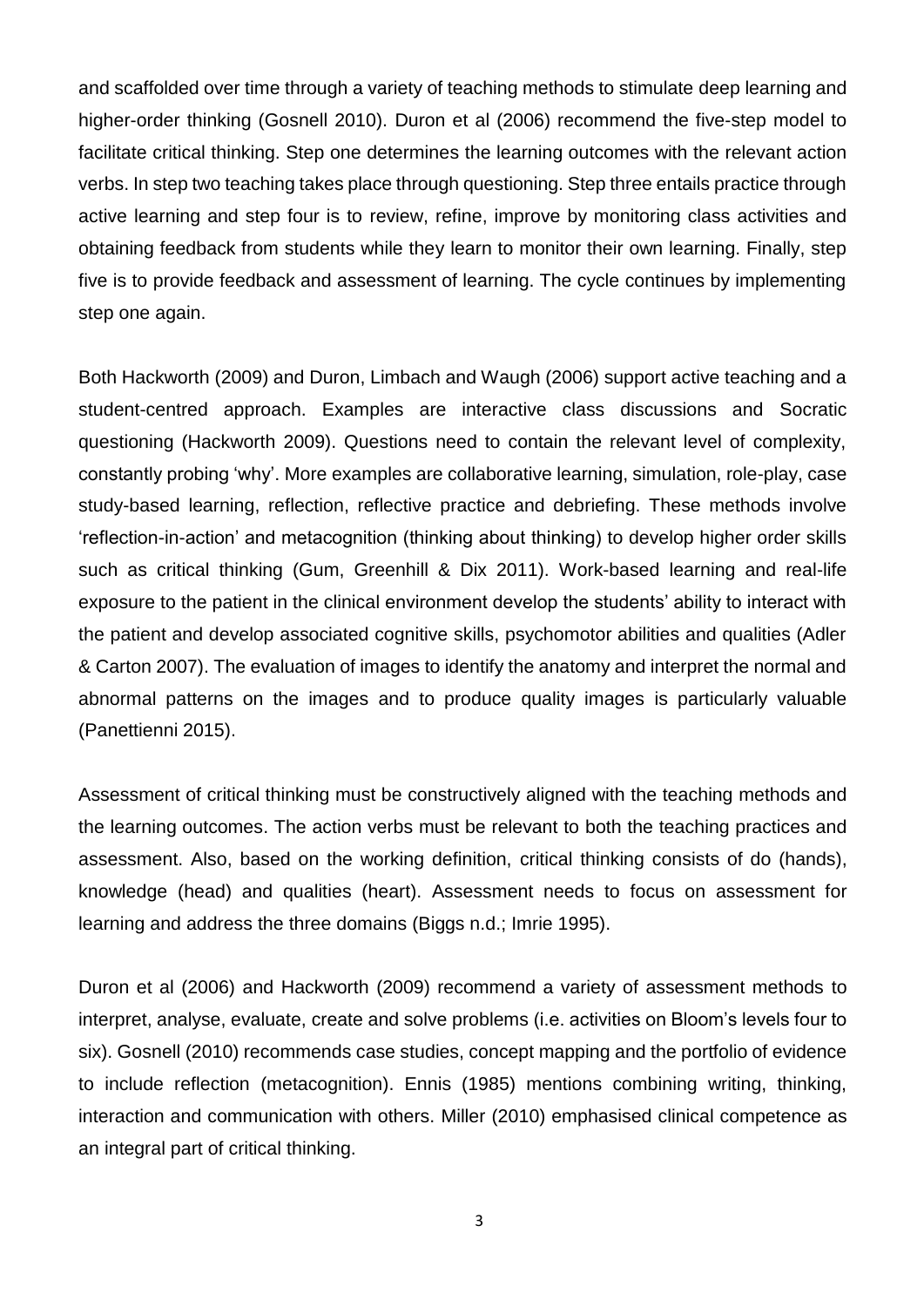Panettieni (2015) indicates that the complexity of critical thinking creates barriers in teaching and assessing critical thinking. The barriers relate to the lecturers (teachers), the available resources and students. Teachers have the tendency to 'cover content' as they may themselves be insecure about the complexity of implementing critical thinking (Hackworth 2009). The traditional lecture (talk and chalk) with the teacher who talks, questions and thinks (Duron et al 2006) does not encourage interaction and engagement and the student is a passive participant in learning. Teaching time is usually a critical factor. Unfortunately, nontraditional teaching and assessment methods are often more time-consuming to prepare, implement and apply, when compared to the 'talk and chalk' teaching methods and nonchallenging recall of memorised information e.g. during a written paper assessment (Panettieni 2015). Thus, time and resources can hinder the implementation of methodologies to teach and assess critical thinking. Students often lack motivation, confidence and even prior knowledge to participate in class discussions to stimulate critical thinking.

#### **A taxonomy framework for critical thinking in radiography (Appendix II)**

The taxonomy framework with specific action verbs to facilitate teaching and assessment activities is presented in Appendix II. Table 1 is a combination of the taxonomies (colour coded) to indicate the three domains of critical thinking: cognition, competence and metacognition. Table 2 presents the taxonomy framework recommended to use as a guide to teach and assess critical thinking in radiography with the three domains horizontally and the relational (level three) and extended abstract (level four) vertically. Table 3 provides examples of skills and values attained through critical thinking.

#### **References**

- Adler A M. & Carlton RR. 2007. Introduction to radiologic sciences and patient care  $(4<sup>th</sup>$  ed.). St. Louis, Missouri: Elsevier.
- Biggs JB. n.d. Bigg's structure of observed learning outcome (SOLO) taxonomy. Teaching and Educational Development Institute, University of Queensland.
- Castle A. 2009. Defining and assessing critical thinking skills for student radiographers. Radiography.  $15:70 - 76$ .
- Cresswell JW. 2009. Research Design: Qualitative, quantitative and mixed-method approaches. Los Angeles: Sage.
- Denscombe M. 2007. The good research guide for small-scale social research projects. 3<sup>rd</sup> edition. England: Open University Press.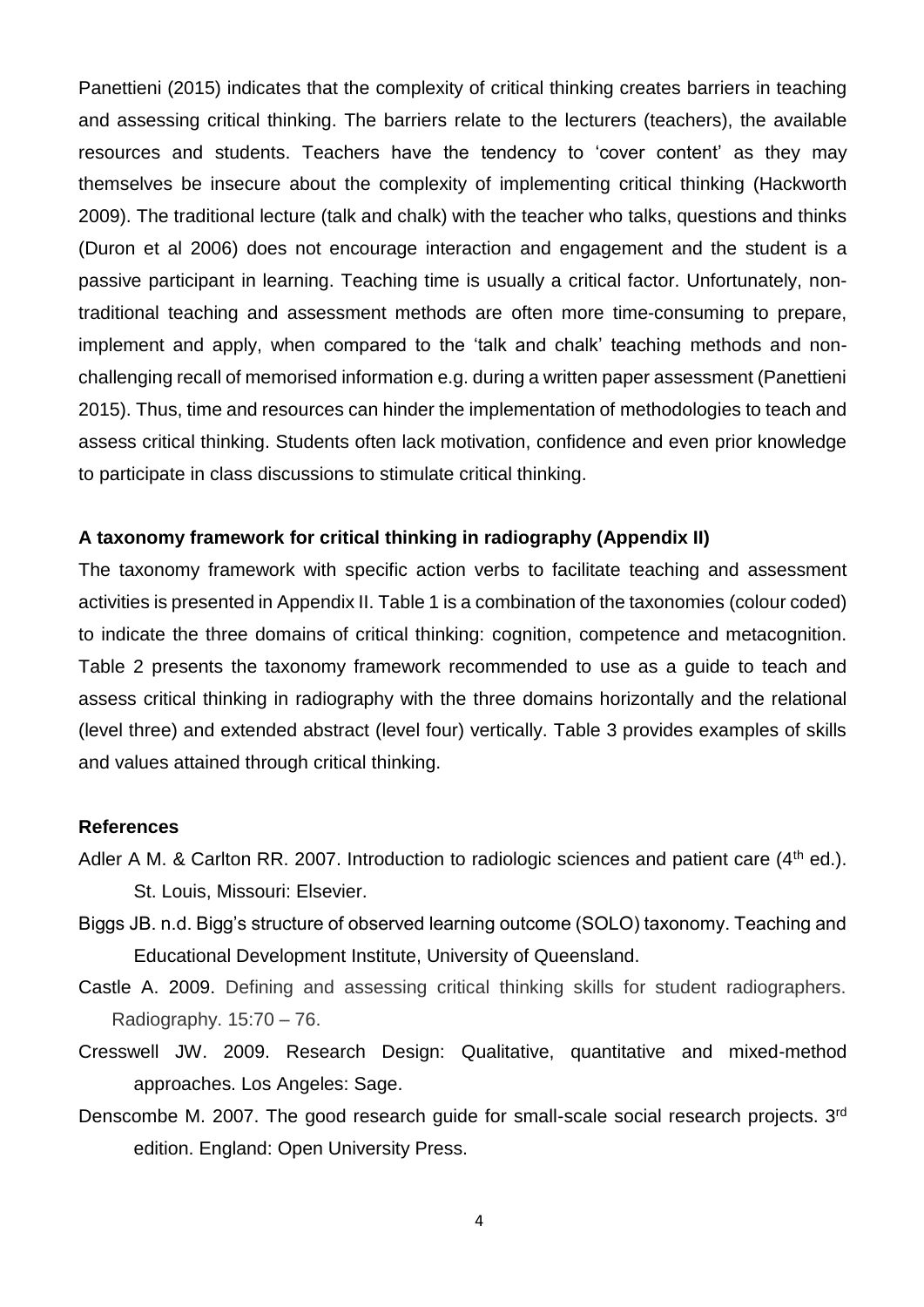- Duron R, Limbach B, Waugh W. 2006. Critical Thinking Framework For Any Discipline. International Journal of Teaching and Learning in Higher Education. Vol 17, No 2, 160 to 166. www.ijtlhe.
- [Ennis](file:///C:/ennis) RH. 1985. A logical basis for measuring critical thinking skills Educational Leadership p 44 to 48.
- Ennis RH. 2009. Critical thinking assessment. Theory into practice vol 32 issue 3.
- Facione PA. 1990. Critical thinking: A statement of expert consensus for purposes of educational assessment and instruction. Washington, DC: American Philosophical Association.
- Gosnell S. 2010. Teaching and Assessing Critical Thinking In Radiologic Technology Students. D Ed dissertation. University of Central Florida.
- Gum L, Greenhill J & Dix K. 2011. Sim TRACT™: A Reflective Conceptual Framework for Simulation Debriefing Journal of Transformative Education. Vol 9 Issue 1 21 – 41 available from [https://journals.sagepub.com/doi/10.1177/1541344611428470.](https://journals.sagepub.com/doi/10.1177/1541344611428470) Cited on 19 April 2019.
- Hackworth RM. 2009.Radiation Science Educators' Perception of Obstacles in the Use of Critical Thinking PhD Dissertation. Ohio State university.
- Hammarberg K, Kirkman M, & de Lacey S. 2016. Qualitative research methods: when to use them and how to judge them. Human Reproduction, Vol.31, No.3 pp. 498–501, 2016. Advanced Access publication on January 11, 2016 doi:10.1093/humrep/dev334.
- Herrmann T. & Arnold A. 2016. Critical-Thinking and Problem-Solving Strategies Chapter 4. Radiology Key available from Radiology Key available from [https://radiologykey.com/critical-thinking-and-problem-solving-strategies/.](https://radiologykey.com/critical-thinking-and-problem-solving-strategies/)
- Imrie BW. 1995. Assessment for Learning: quality and taxonomies, Assessment & Evaluation in Higher Education, 20:2, 175-189, Available from https://doi.org/10.1080/02602939508565719.
- Jackson M, Ignavaticius DD, & Case B. 2006. Conversations in critical thinking and clinical judgment. Sudbury, MA: Jones & Bartlett.
- Krathwohl DR. 2002. A Revision of Bloom's Taxonomy: An Overview, Theory Into Practice, 41:4, 212-218, DOI: 10.1207/s15430421tip4104\_2. Accessed on 6 February 2018.
- Krathwohl, D.R., Bloom, B.S. and Masia, B. B. 1964.Taxonomy of educational objectives, Book
	- II. Affective domain*.* New York: David McKay Company Inc. <https://thesecondprinciple.com/instructional-design/threedomainsoflearning/>
- Miller GE. 1990. The assessment of clinical skills/competence/performance. Acad Med 65(9): s63-s67.